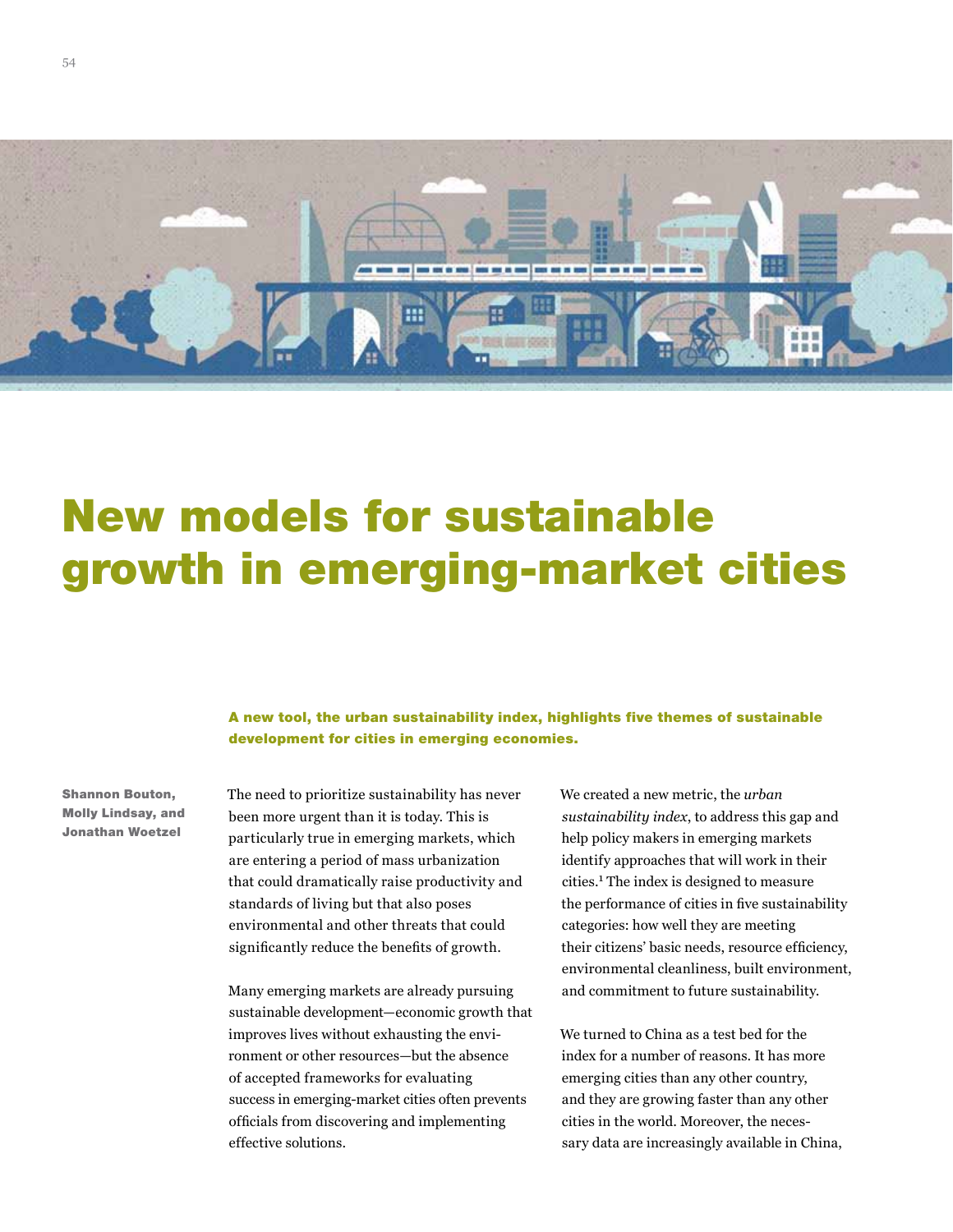

and the country's leadership is showing increasing commitment to urban sustainability.

By analyzing the policies and programs of some of China's most sustainable cities, we identified five common themes for achieving sustainability in emerging-market cities: industrial restructuring linked to land renewal, "green" urban planning, transparent standards and charges, integrated large-scale recycling, and cross-departmental coordination.

A question naturally emerges as to whether the insights gleaned in China would be relevant in emerging markets elsewhere. Certainly regional variations would yield differences in the particulars of policy, and ultimately cities will benefit from using the index to conduct analyses in their specific geographies. But in the interim, our experience working in cities around the world suggests that the themes we identified in China are generally valid across cities in emerging markets, and thus policy makers, companies, and civic organizations in other emerging markets can use the findings from China to advance sustainability in their own cities.

### Rapid growth, little guidance on sustainability

Our analysis indicates that 423 emergingmarket cities will generate more than 45 percent of global GDP growth from 2007 to 2025. The population of these cities will grow by an estimated 40 percent over this period, and the average income (measured in GDP per capita, adjusted for purchasing power parity) will more than double from \$13,000 to \$31,000. As a result, these cities will account for nearly 20 percent of the global population and about 30 percent of global GDP by 2025.<sup>2</sup>

Cities in these regions lag significantly on sustainability when compared with cities in the developed world, but they face challenges so different that the benefits of the comparison are limited. Moreover, there is very little sustainability data on emerging-market cities, so it has been difficult even to identify reference points against which these cities could measure their performance.

When data are available, they can be difficult to compare across countries due to differences in language, standards of measure, and conventions for gathering and codifying information. The IT and administrative systems used by different countries are often incompatible. Indeed, countries use different criteria to determine what constitutes a city.

While the United Nations, the World Bank, and other institutions have made great contributions by developing approaches that measure sustainability in cities, incompatibility remains a challenge. As the World Bank's Dan Hoornweg has observed, "the vast majority of indicator programs have not proven sustainable over time for reasons of cost, complexity, or lack of political or institutional support. Many were developed just once. No single organization or Web site has emerged as a global portal for city indicators, and there is no one source that presents even the most basic information about city performance in a consistent, comparable manner."3

#### The urban sustainability index

We created the urban sustainability index to fill the gap in current analysis of sustainable development. The index measures the performance of cities in emerging markets on a common set of sustainability categories. Our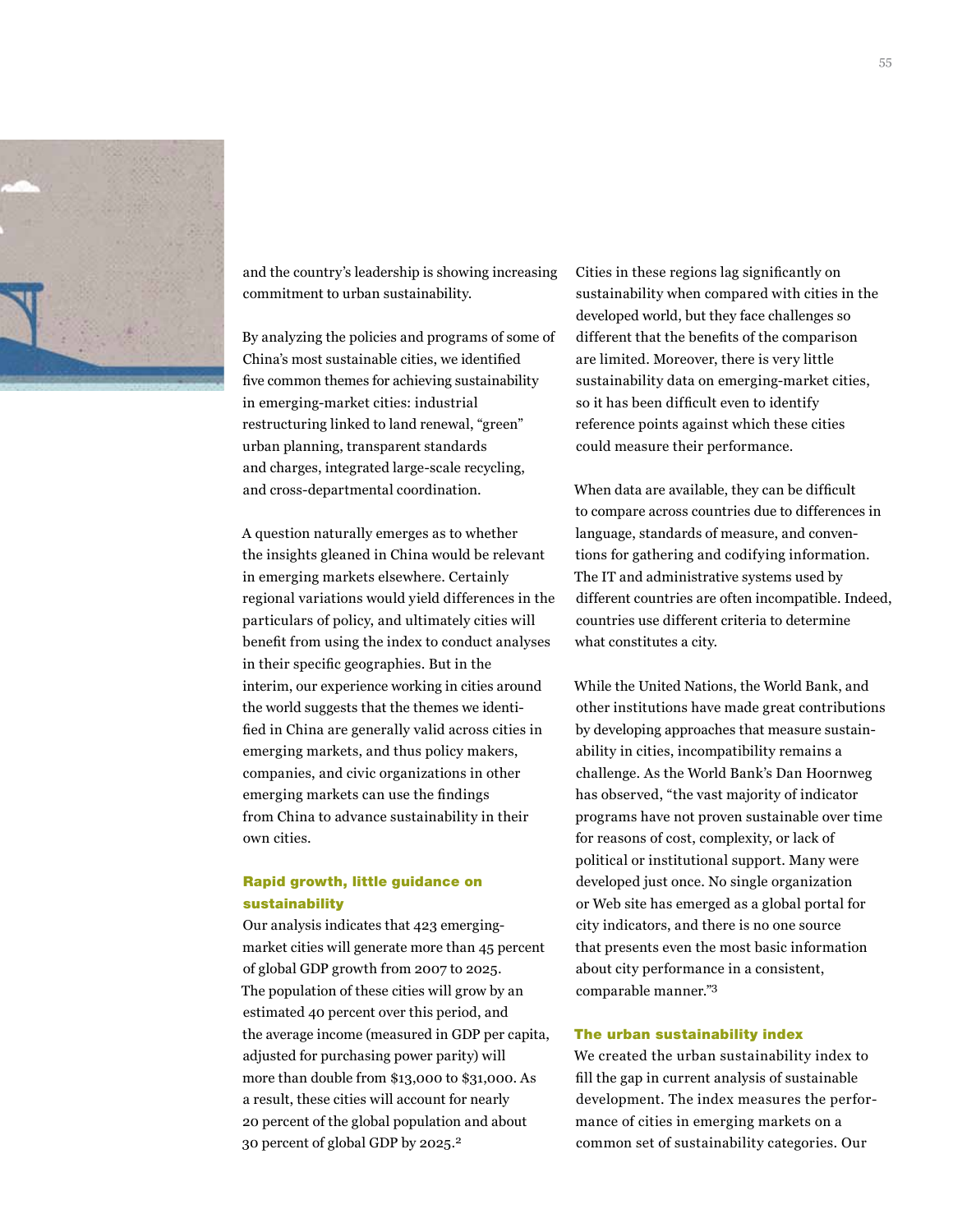goal was to gauge not only the environmental sustainability of cities but also city officials' commitment to handling their growing urban populations in a sustainable way, and their efficiency in using resources.

To that end, we created a comprehensive fivepart definition of sustainable development, encompassing 18 individual indicators that are important in emerging economies and for which data are readily available (exhibit). For example, the index accounts for basic needs such

as availability of drinking water, which, while nearly universal in developed economies, varies widely in emerging countries.

To determine elements that are critical to sustainability, we evaluated 112 cities selected by China's national government as the focus of sustainable development, using data for 2004 to 2008. We examined policy successes and failures in urban areas featuring similar financial constraints, policy environments, and experience.

Exhibit **A five-part index includes 18 indicators necessary for sustainable** development in emerging economies.

| <b>Categories</b>                             | <b>Indicators</b>                                                                         | <b>Description of the indicators</b><br>• Water access rate (%)<br>• Living space (square meters per capita)<br>• Doctors per capita<br>• Student-teacher ratio (primary school)<br>• Total electricity consumption (kilowatt-hour/GDP)<br>• Water consumption (liters per capita)<br>• Ratio of industrial waste recycled and utilized (%)<br>• Heavy-industry GDP/total GDP (billion renminbi) |  |
|-----------------------------------------------|-------------------------------------------------------------------------------------------|--------------------------------------------------------------------------------------------------------------------------------------------------------------------------------------------------------------------------------------------------------------------------------------------------------------------------------------------------------------------------------------------------|--|
| <b>Basic needs</b>                            | • Water supply<br>• Housing<br>• Health<br>• Education                                    |                                                                                                                                                                                                                                                                                                                                                                                                  |  |
| <b>Resource efficiency</b>                    | • Power<br>• Water demand<br>• Waste recycling<br>• % GDP from heavy industry             |                                                                                                                                                                                                                                                                                                                                                                                                  |  |
| <b>Environmental</b><br>cleanliness           | • Air pollution<br>• Industrial pollution<br>• Wastewater treatment<br>• Waste management | • Concentration of SOx, NOx, PM101<br>(milligrams/cubic meter)<br>• Industrial sulfur dioxide discharged/GDP<br>(tons/renminbi)<br>• Wastewater treatment rate (%)<br>• Domestic waste collected and transported (10,000 tons<br>per capita)                                                                                                                                                     |  |
| <b>Built environment</b>                      | • Urban density<br>• Mass-transit usage<br>• Public green space<br>• Building efficiency  | • Persons/square kilometer of urban space<br>• Passengers using public transit (bus, trolley)<br>• Public green space (square meters per capita)<br>• Building heating efficiency                                                                                                                                                                                                                |  |
| <b>Commitment to</b><br>future sustainability | • Green jobs<br>• Investment in<br>environmental protection                               | • Number of environmental professionals per capita<br>• Amount of environmental sanitation funds/GDP                                                                                                                                                                                                                                                                                             |  |

1Sulfur oxides, nitrogen oxides, and particulate matter.

 Source: *The urban sustainability index: A new tool for measuring China's cities*, Urban China Initiative, a joint initiative of Tsinghua University, Columbia University, and McKinsey & Company, November 2010, p. 10 (www.urbanchinainitiative.typepad.com/files/usi.pdf)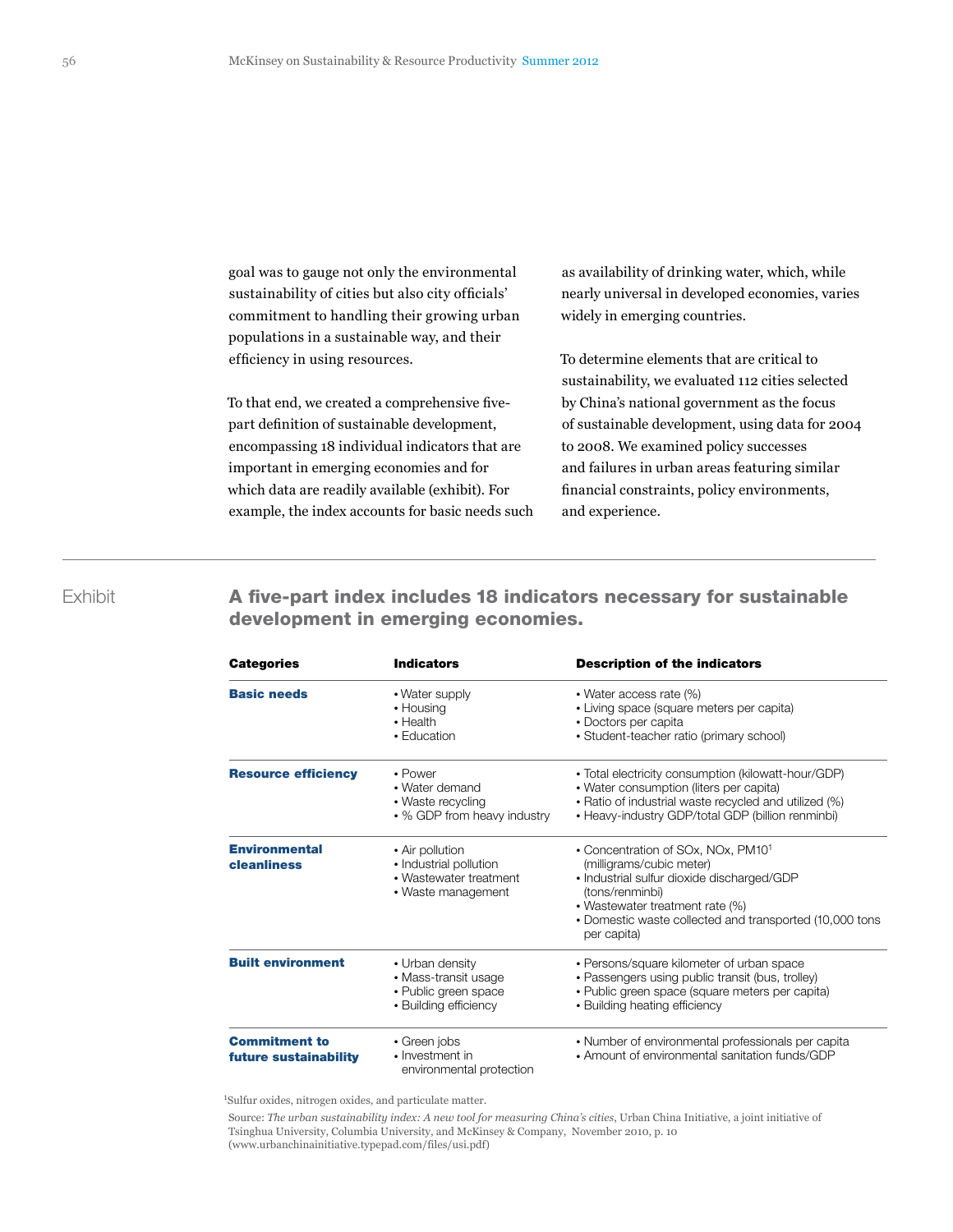The definition of sustainable development comprises five categories:

Basic needs. Access to safe water, sufficient living space, adequate health care, and education are fundamental priorities for urban populations.

Resource efficiency. A city's efficiency in such areas as the use of water and energy and the effective recycling of waste directly correlates to the quality of life of its citizens.

Environmental cleanliness. Limiting exposure to harmful pollutants is fundamental to a city's livability.

Built environment. Equitable access to green space, public transportation, and dense, efficient buildings makes communities more livable and efficient.

Commitment to future sustainability. An increase in the number of employees and the level of financial resources devoted to sustainability suggests how committed city governments are to implementing national and local policies and standards.

An encouraging finding is that sustainability does not come at the expense of wealth. Most of the critical indicators that drive sustainability such as wastewater treatment, mass-transit usage, and environmental investment—were unaffected by level of economic development (see sidebar, "Sustainability does not hinge on wealth"). The only indicators for which we found even a weak negative correlation between sustainability and wealth were power consumption, industrial sulfur dioxide emissions, and GDP from resource-intensive sectors. Indeed,

the best-performing cities in our study group improved sustainability while increasing GDP from 2005 to 2008 at an above-average rate.

#### Five themes for sustainable development

As a result of analyzing the policies and programs of some of China's best-performing cities, we identified five themes common to sustainable cities in emerging markets: industrial restructuring linked to land renewal, "green" urban planning, transparent standards and charges, integrated large-scale recycling, and crossdepartmental coordination.

#### Industrial restructuring linked to land renewal.

Rising costs and tighter national environmental standards—particularly for sulfur dioxide emissions—have made many city officials press heavy industries to shutter urban factories and build more modern plants in new industrial parks or in suburban development and economic zones. In Tianjin, for example, smokestack industries are moving east from the city center into some parts of the Binhai New Area, a development zone. In Qingdao, manufacturing industries are relocating across Jiaozhou Bay and into rural regions northwest of the city. Shenyang successfully removed almost all traces of heavy industry from its core from 2008 to 2010. This phenomenon is common to many growing markets in the industrialization phase.

Many industries that relocated have invested money raised by selling land-use rights in urban cores to buy state-of-the-art technology and emissions-control equipment, as well as to cover their relocation costs. In response to a national effort to cut industrial sulfur dioxide emissions by 10 percent, for example, Tianjin closed many small, inefficient power plants and used part of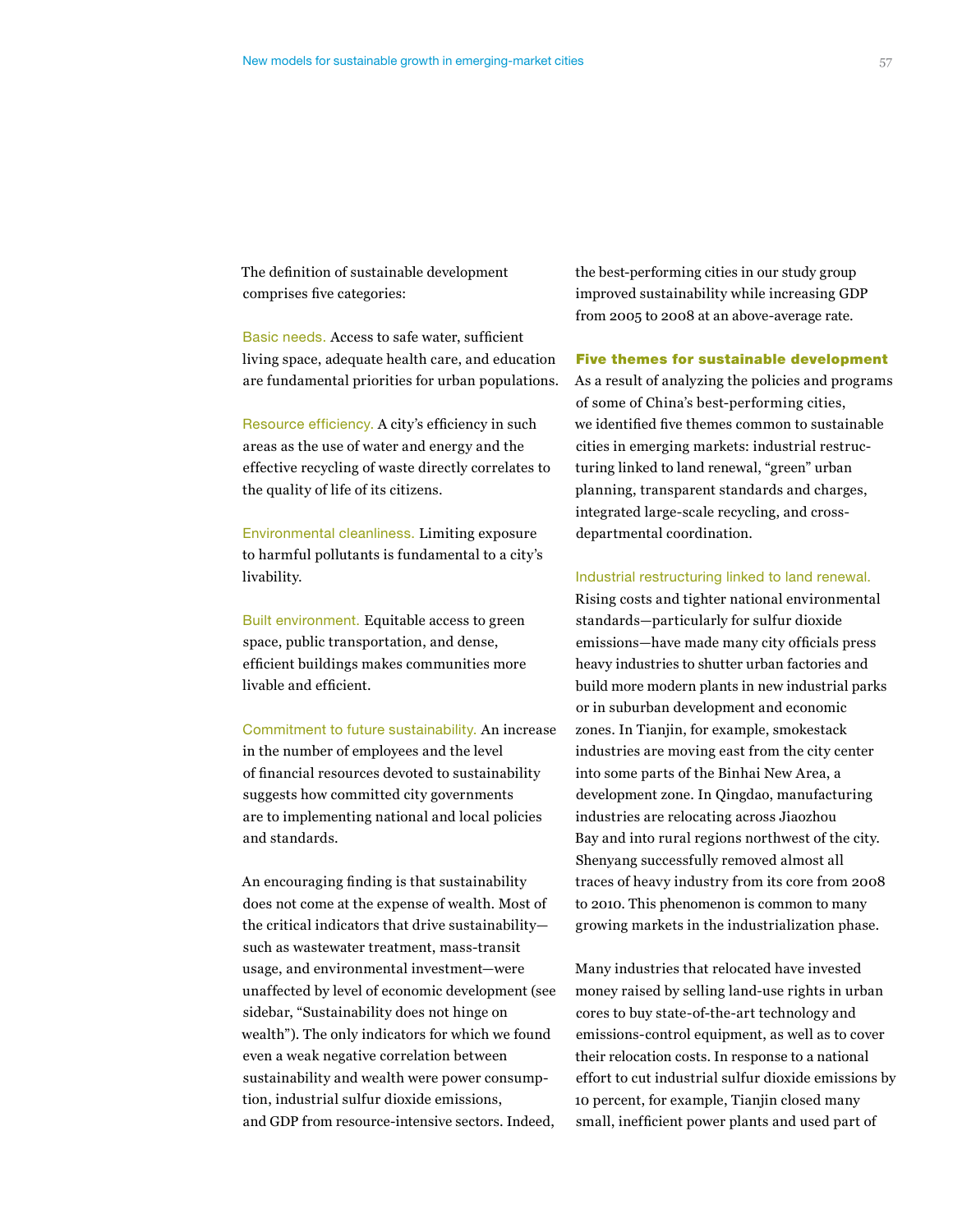# **Sustainability** does not hinge on wealth

Affordability is often raised as a concern in discussions of sustainability in the developing world. Our research was encouraging in this regard, in that the index showed almost no correlation between a city's wealth and its ability to create sustainable growth.

This finding was reinforced by the segmentation analysis we conducted, which involved dividing the 112 Chinese cities we analyzed into four groups based on their perforonce we analyzed michal groups bacca on alon per waverers, and unsustainable growers (exhibit). Exhibit 2 of 2

The 33 cities that qualified as "sustainable growers" managed an above-average increase in GDP per capita during the study period, while at the same time improving their sustainability rankings. Their score in our index increased an average of 4 points, compared with a 9-point drop by the "unsustainable growers," and their GDP per capita grew an average of 12.3 percent a year, compared with 11.1 percent for the latter group.

Since we found no deterministic relationship between economic growth and performance in our index, our research exposed an unmistakable opportunity for other cities in China to learn from the practices of their better-performing peers.

# **Exhibit**

# Best performers increased GDP while improving sustainability.

#### City growth and sustainability performance, 2005–08  $\%$

| 100 <sup>1</sup> | 100             | 100                       |                        | <b>Description</b>                                                          |
|------------------|-----------------|---------------------------|------------------------|-----------------------------------------------------------------------------|
| 29               | 22              | 23                        | Sustainable growers    | Increase in sustainability with above-average<br>economic growth            |
| 19               | 20              | 19                        | Sustainable stragglers | Increase in sustainability but below-average<br>economic growth             |
| 13               | 17              | 17                        | Waverers               | Slight decline in sustainability with middling<br>economic growth           |
| 39               | 41              | 41                        | Unsustainable growers  | Significant decline in sustainability regardless<br>of economic performance |
| <b>Cities</b>    | Share<br>of GDP | Share<br>of GDP<br>growth |                        |                                                                             |

 $1100\% = 112$  cities.

 Source: *The urban sustainability index: A new tool for measuring China's cities*, Urban China Initiative, a joint initiative of Tsinghua University, Columbia University, and McKinsey & Company, November 2010, p. 21 (www.urbanchinainitiative.typepad.com/files/usi.pdf)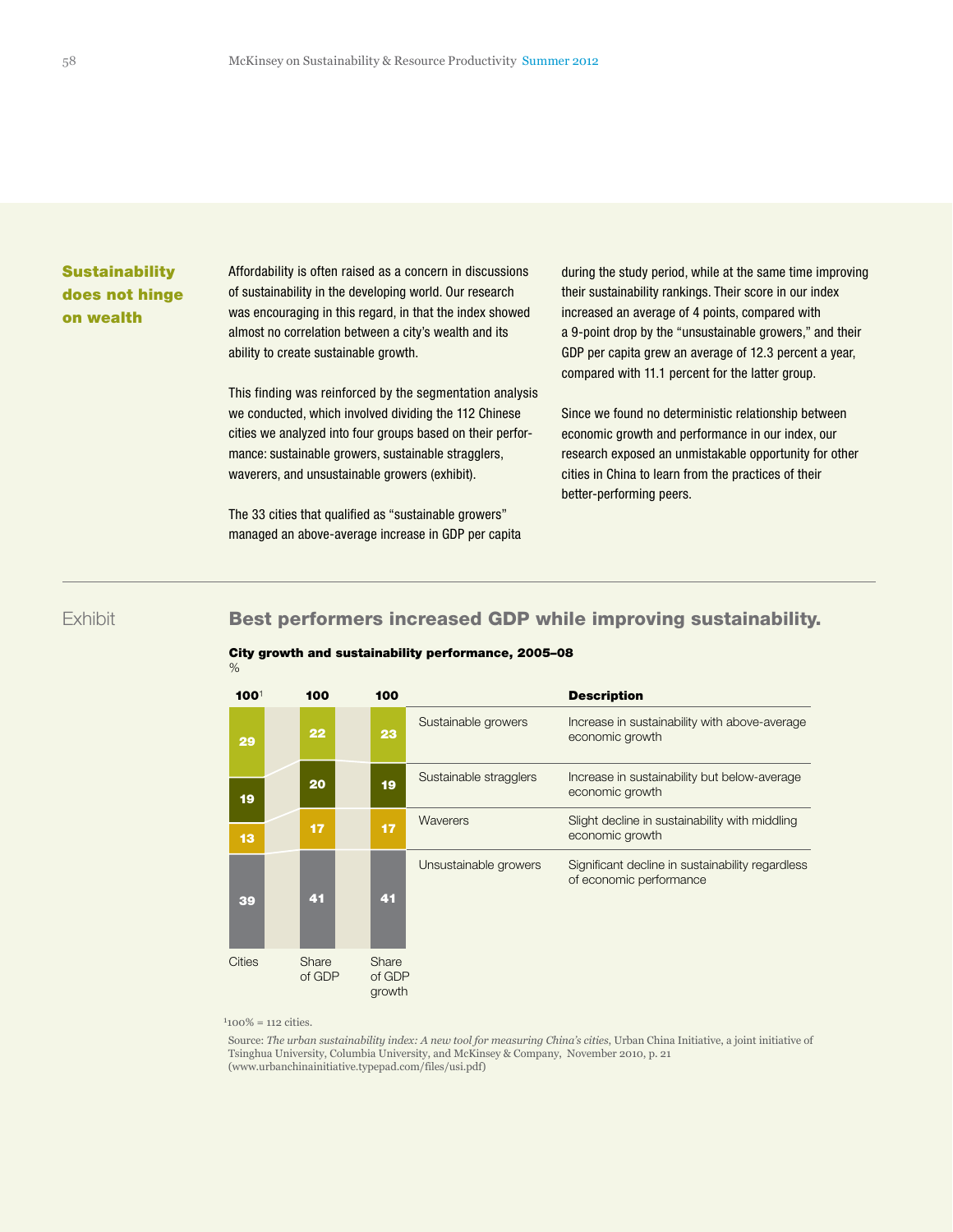the funds from the sale of land-use rights to upgrade the infrastructure of their factories, now located in the Binhai New Area. Although the trend is just beginning, indications are that consolidating heavy industry away from urban centers brings economies of scale large enough to offset the costs of sophisticated infrastructure retrofits and new equipment.

That heavy industry can be moved without net cost is a crucial component of achieving urban sustainability. Equally crucial is "brownfield" redevelopment at the sites left behind. These sites provide large-scale opportunities for planning, because they are typically large plots of land in high-value inner-city locations.

Brownfield redevelopment usually requires intensive investments for site cleanup, so it is instructive to examine successful examples, one of which is offered by Shenyang. Spurred by tightened industrial and zoning regulations, industries began leaving the Tiexi district around 2003. In the following years, the city converted, redeveloped, and ultimately revitalized the area. The improvement enhanced the urban image of the city and helped it use real-estate investment to drive economic development.

Green urban planning. Chinese cities that have successfully balanced sustainability and growth incorporate both objectives when they create mass-transit networks and urban amenities. Efficient and attractive mass transit takes cars off urban roads, cutting emissions and congestion. Green space provides environmental oases that help refresh the air of cities and make them more attractive places to live and work. Urban forests and green areas serve as

a net to filter dust particles caused by vehicles, industrial development, and other sources. They also absorb carbon dioxide, helping clean the air. The best-performing cities have recognized these benefits and included efforts to enhance mass transit and green space in their development programs.

The substantial bus ridership in Chinese cities is an indication of potential demand for transitoriented development elsewhere. Ridership is significant even when there is little development in the immediate vicinity of bus stops. Since people generally prefer walking short rather than long distances to work, developers have an opportunity to increase ridership even further by encouraging business, commercial, or residential development and creating green space within, say, 600 to 800 meters of stops. Qingdao, for example, not only added routes and transit hubs, but also focused some of its redevelopment projects along bus lines to prod city residents and visitors away from private transportation. Between 2005 and 2008, bus ridership per capita increased by 17 percent in Qingdao. As part of the economic shift from manufacturing to tourism, the city has rezoned industrial space for commercial use and begun building mixed-use residential and entertainment-oriented developments along major transit lanes.

Guangzhou received the 2011 Sustainable Transport Award from the Institute for Transportation and Development Policy for the sustainable transportation and greenway projects it launched in 2010. Modeled on programs developed in Curitiba, Brazil (see sidebar, "Curitiba's model public-transportation system," p. 61), Guangzhou's bus rapid transit system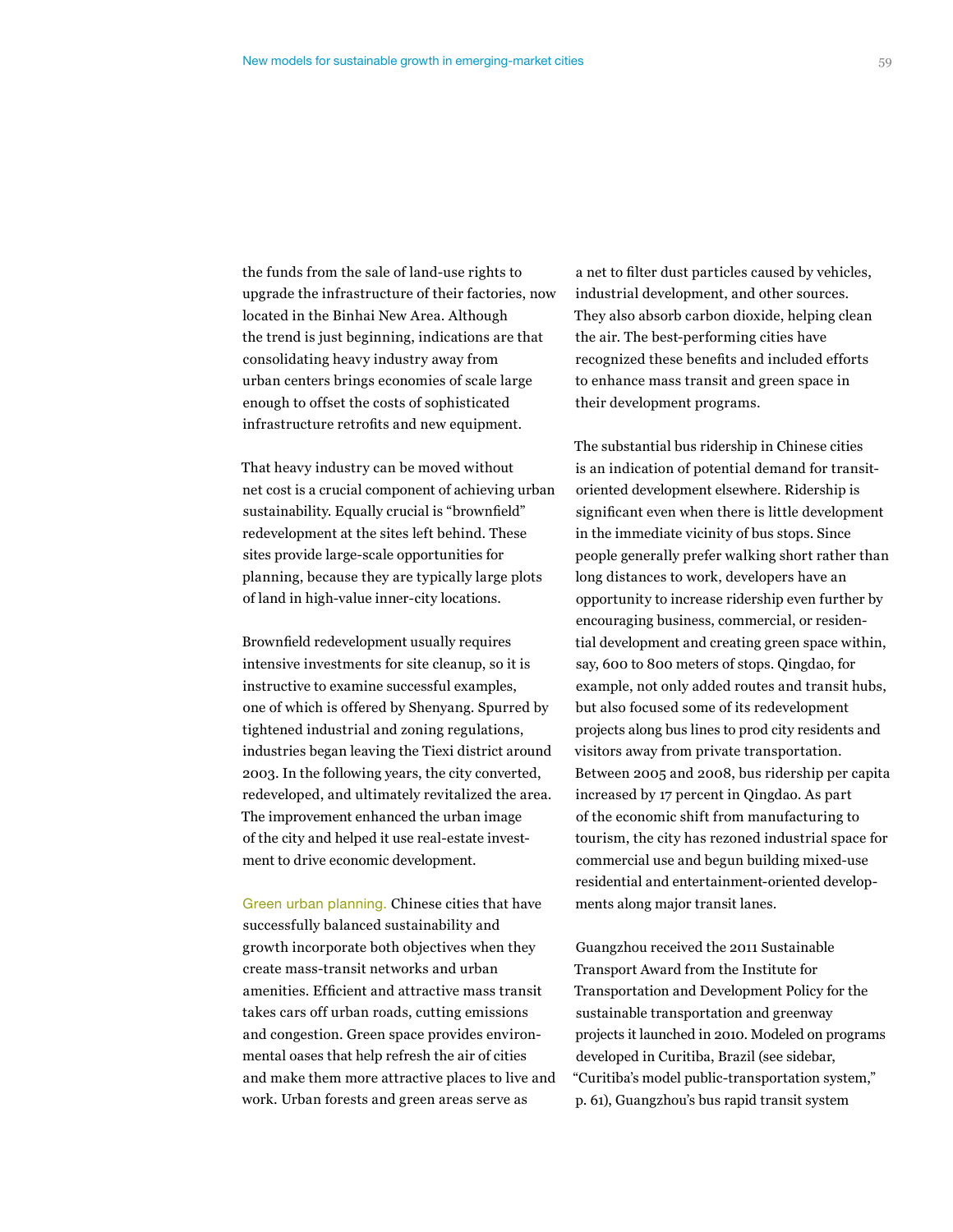carries more than 800,000 passengers per day. Its bike-sharing system deploys 5,000 bikes and 113 sharing stations. And its Donghaochong greenway project created four kilometers of off-street bikeway and walkway along the Donghaochong River.

Financing is perhaps the most difficult aspect of public transit. China's city officials are seeking ways to manage subsidies, expanding services with minimal public funds. Reasonable fares and a proper regulatory framework for private participation are essential for the long term. In Shenyang, for instance, the municipal public-transport company contracts with private operators and transport firms to supplement its own services. Hoping to minimize delays and improve the reliability of public-transit services, Shenyang has also followed smaller cities, such as Kunming, in giving buses priority on the roads.

To filter out dust particles emanating from vehicles, industrial development, and other sources, urban woodlands and green areas are essential. They also absorb carbon dioxide, helping to clean the air further. Nanning, in the southwestern province of Guangxi, created a "green city" during a 10-year program that included planting an average of two million trees a year. Along the banks of the Yongjiang River, the city has developed three major greenbelts outfitted with trail systems, water-conservation areas, and buffers between conservation areas and highdensity and industrial areas. In 2009, Nanning proposed a new environmental design to integrate river and marsh systems into the urban landscape by engineering two dams that would split the Yongjiang River into 18 smaller waterways and create 80 lakes within the city.

#### Transparent standards and charges.

Our research indicates that cities are more likely to achieve high standards of sustainability if they adopt clear goals, publicize their progress toward meeting them, and hold responsible parties accountable for their performance. For example, superior environmental supervision and strict monitoring of digital information pay off for cities such as Qingdao.

Part of Qingdao's consistent performance in wastewater treatment is the result of pressure from Shandong province officials, who publicly identified the region's 1,000 biggest polluters and set aggressive waste-reduction targets for each of them. By 2008, more than 1,000 companies and 170 wastewater-treatment plants in the province were being monitored. Each company on the list was required to provide digital data on its status regularly. Such policy enforcement at the provincial level in effect places cities in a healthy public competition that encourages improvements.

Indeed, the best-performing cities take oneupmanship to new heights. Shandong, for example, began requiring companies to monitor and report water quality every two hours. Qingdao, wanting to maintain its status as the province's leading city with respect to environmental issues, then mandated monitoring every half hour. In addition, Qingdao sends staff from the environmental-monitoring department to check firsthand the accuracy of the digital data. These inspections occur every 10 to 30 days, depending on a company's place on the list of polluters.

Integrated large-scale recycling. The bestperforming cities excel at creating efficient local linkages among industrial producers from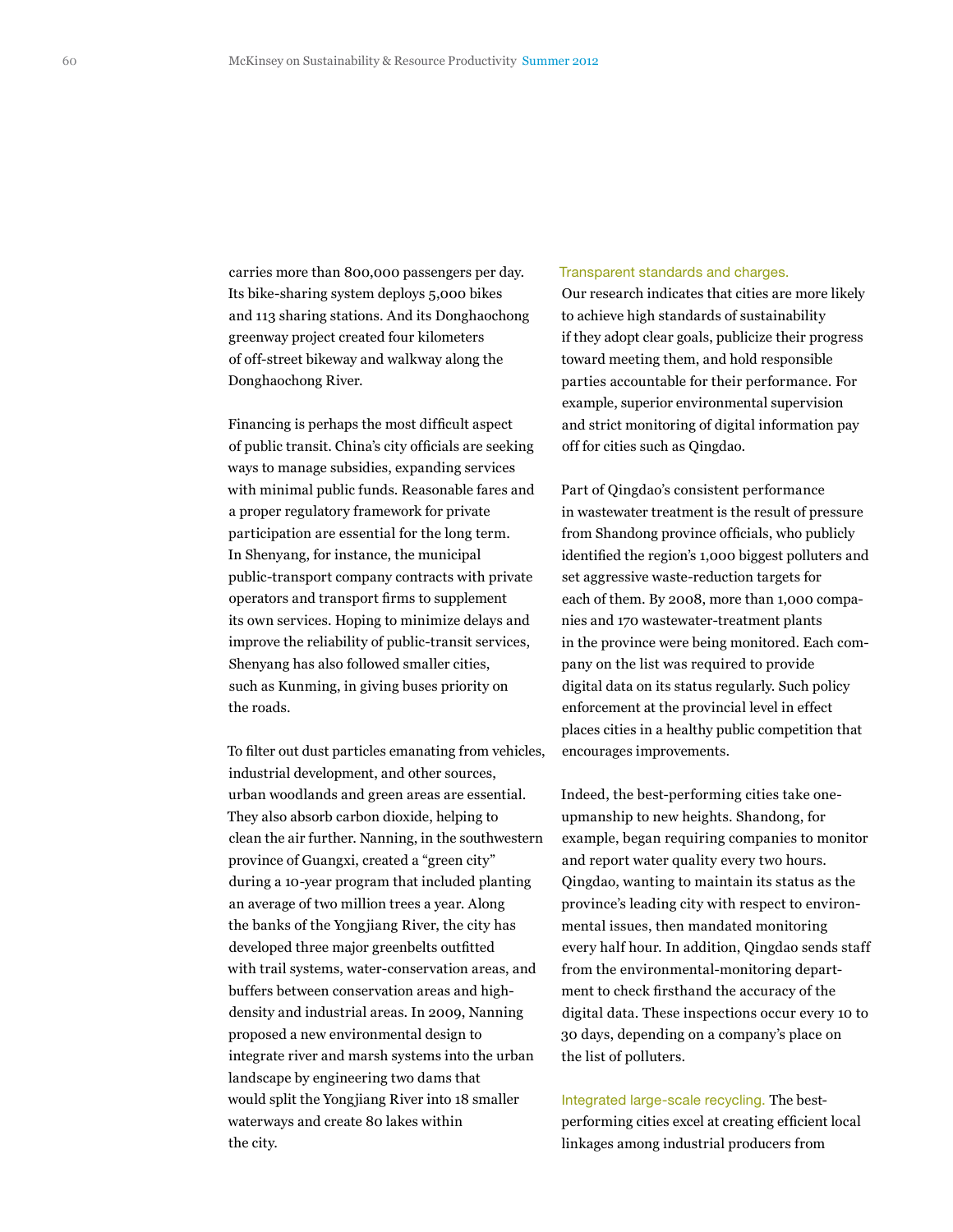# Curitiba's model publictransportation system

Curitiba is Brazil's eighth-largest city, with a population of 1.75 million people. It responded to the population boom of the late 1960s and early 1970s by developing a metropolitan economic strategy that made efficient urban transportation the cornerstone of a program to ensure a high quality of life.

The city established the Institute for Research and Urban Planning in Curitiba (IPPUC) in 1965 to oversee the development and implementation of its mass-transit plan. A major objective was to build two structural roads (subsequently expanded to five) that have two central lanes reserved for express buses. Public transportation consists entirely of buses. Land within two blocks of the transit arteries is zoned for high density, and zoned residential densities taper in proportion to distance from transit ways.

Urbanização de Curitiba (URBS), a state-owned company created in 1980, is charged with maintaining the city's transportation infrastructure and overseeing its bus operations. In 1987, a municipal law designed to reduce congestion required that bus companies be granted licenses and reimbursements based on kilometers traveled rather than number of people carried. Passengers are charged the same rate for service regardless of distance

traveled, and the fare is set to ensure that carriers can cover their costs without requiring state subsidies.

The IPPUC and URBS have continued to implement innovations to improve the system, including installing bike paths as an alternative to motorized transportation. The city now has about 100 kilometers of paths that are used by some 30,000 bikers every day. In 1991, they installed elevated tube stations to help passengers board and disembark more quickly and to increase access for the disabled. They also introduced biarticulated buses, which are significantly longer than traditional buses, increasing the carrying capacity per vehicle and the overall efficiency of the fleet.

The popularity of Curitiba's system for bus rapid transit (BRT) has effected a modal shift from automobile to bus travel: 80 percent of travelers use the express or direct bus services, and estimates based on a 1991 traveler's survey indicate that BRT reduced the number of auto trips by 27 million per year, saving approximately 27 million liters of fuel annually. Curitiba uses about 30 percent less fuel per capita than eight other Brazilian cities of its size, and it has one of the lowest rates of ambient air pollution of any city in the country.<sup>1</sup>

1 "Curitiba experience," *Issues in bus rapid transit*, US Department of Transportation, pp. 10–15 (www.fta.dot.gov).

> different sectors. In the next five years, leaders of rapidly industrializing small and midsize cities must find ways to reduce the volume and increase the efficiency of resource consumption. One promising approach in China links manufacturing or utilities plants in a given locale. Tianjin's Binhai New Area, for example, started with two ambitious projects to transform itself into a desalination center. Tianjin officials we interviewed pointed to its power plant near Beijing as an example of resource efficiency: the project links water, power, sea-salt production,

waste reuse, and land conservation in an elegant desalination system.

During the project's first phase, launched in 2005, the city invested 1.3 billion renminbi (around \$160 million) to construct two 1,000-megawatt generators that would provide 200,000 tons of water a day for city residents as a by-product of power generation. In phase two, which began in 2010, two 1,000-megawatt clean, coal-fired generating units and saltwater-cooling towers will be added. The whole system is expected to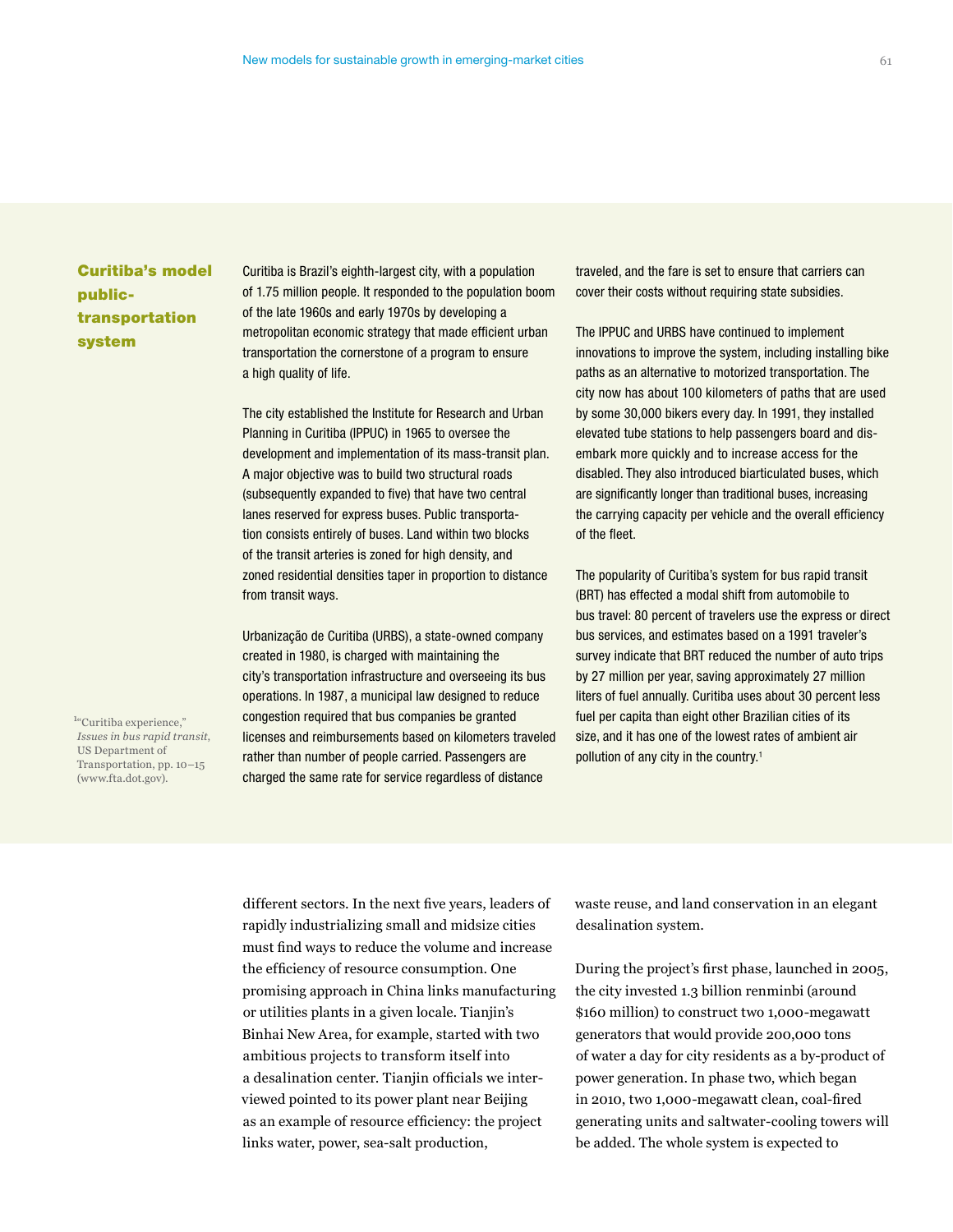provide 400,000 tons of freshwater a day, as well as 11 billion kilowatt-hours of power, 450,000 tons of salt, and 60,000 tons of minerals<sup>4</sup> a year. Fly ash and other waste will be sold cheaply to construction companies for building materials.

In Qingdao, one of China's best-known brands of beer, Tsingtao, has partnered with a local university to explore ways to reuse brewery wastewater and other waste. For example, they have tested a technique called biocontact oxidation, which involves adding live cultures to wastewater to foster clumping of biosolids, thus facilitating the extraction of chemical and biological discharges. Methane generated in the process can be piped to households for cooking, while the remaining waste is used in fertilizers and animal feed. The technique enabled Tsingtao to achieve removal rates of 80 percent for chemical discharges and 90 percent for biological discharges from 2005 to 2008. In light of this success, Hangzhou, Shenyang, and Zhejiang breweries are beginning to use the technique as well.

Cross-departmental coordination. Our interviews with urban officials in China indicate that success in executing sustainable development projects depends on coordination among city agencies and other bodies. For example, successful transit projects typically involve experts

in urban planning, construction, and the environment. Efforts to increase environmental transparency involve representatives from industry and information management. And land-renewal projects involve experts in economic planning, land use, urban planning, and multiple industries.

To break down silos and facilitate cooperation, municipalities should establish processes to ensure projects meet coordination requirements before they are approved. In Shenyang, for example, all projects must be approved by a department directly affiliated with the state council, and officials must demonstrate that they have met the city's standards for coordinating with all relevant departments.

Municipal governments should also establish formal channels of communication across departments and set targets indicating how often departments should exchange information. And they should track performance to ensure that departments interact regularly on issues of mutual concern. In Qingdao, the assessments of local officials are tied to project implementation and account for interdepartmental coordination. To ensure its assessments are rigorous, the city has implemented a performance-tracking system, which is maintained by designated administrators.